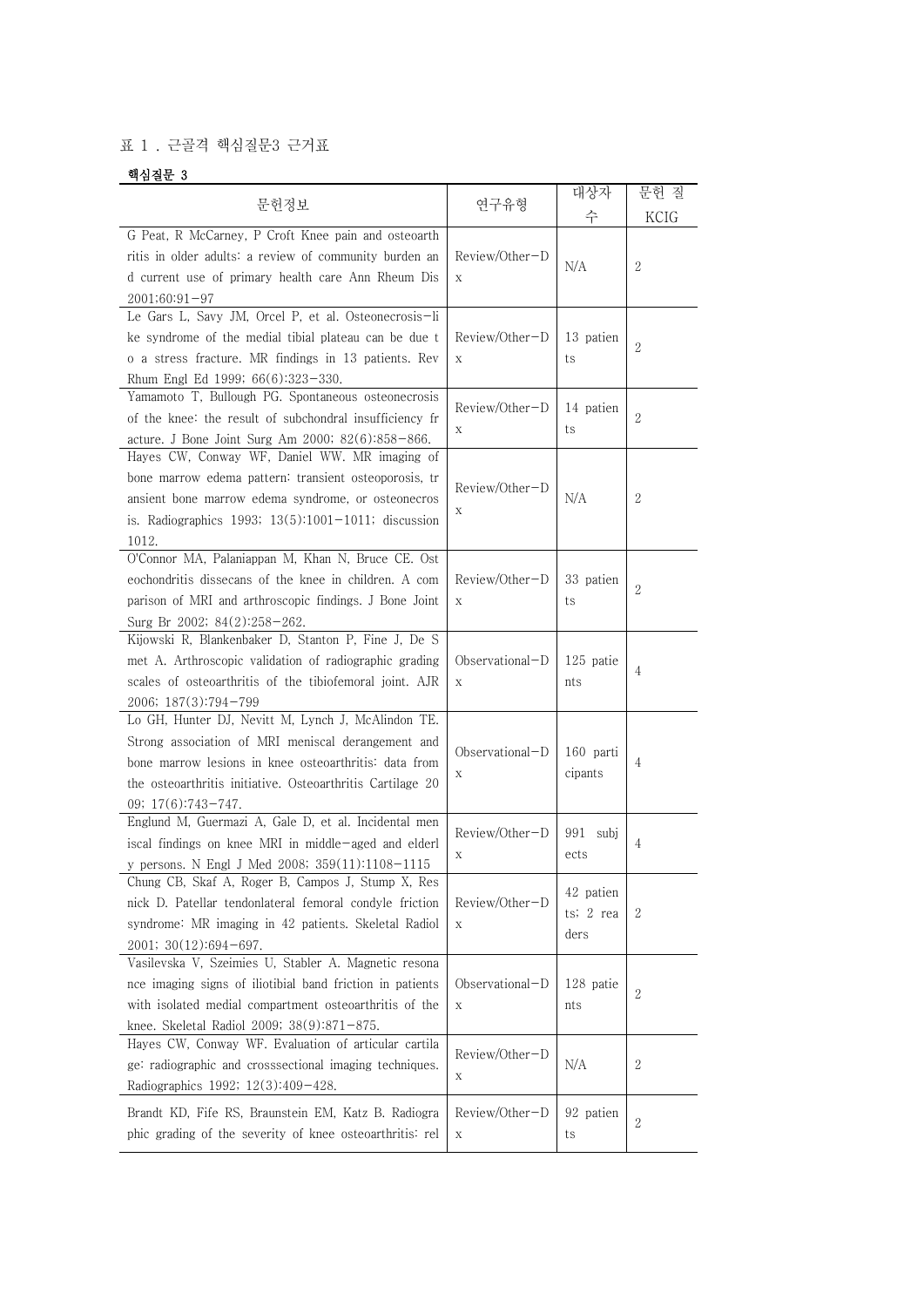| ation of the Kellgren and Lawrence grade to a grade                                                     |                   |           |                |
|---------------------------------------------------------------------------------------------------------|-------------------|-----------|----------------|
| based on joint space narrowing, and correlation with a                                                  |                   |           |                |
| rthroscopic evidence of articular cartilage degeneratio                                                 |                   |           |                |
| n. Arthritis Rheum 1991; 34(11):1381-1386.                                                              |                   |           |                |
| Kijowski R, Blankenbaker D, Stanton P, Fine J, De S                                                     |                   |           |                |
| met A. Arthroscopic validation of radiographic grading                                                  | $Observational-D$ | 125 patie | $\sqrt{2}$     |
| scales of osteoarthritis of the tibiofemoral joint. AJR                                                 | X                 | nts       |                |
| 2006; 187(3):794-799.                                                                                   |                   |           |                |
| Messieh SS, Fowler PJ, Munro T. Anteroposterior rad                                                     |                   |           |                |
| iographs of the osteoarthritic knee. J Bone Joint Surg                                                  | Review/Other-D    | 64 patien | $\overline{2}$ |
| Br 1990; 72(4):639-640.                                                                                 | Χ                 | ts        |                |
| Vincken PW, ter Braak AP, van Erkel AR, et al. MR i                                                     |                   |           |                |
| maging: effectiveness and costs at triage of patients                                                   | Review/Other-D    | 584 patie |                |
| with nonacute knee symptoms. Radiology 2007; 242                                                        | X                 | nts       | $\overline{2}$ |
| $(1):85-93.$                                                                                            |                   |           |                |
| McAlindon TE, Watt I, McCrae F, Goddard P, Dieppe                                                       |                   |           |                |
| PA. Magnetic resonance imaging in osteoarthritis of t                                                   | Review/Other-D    |           |                |
|                                                                                                         |                   | 12 knees  | $\mathbf{2}$   |
| he knee: correlation with radiographic and scintigraphi                                                 | X                 |           |                |
| c findings. Ann Rheum Dis 1991; $50(1)$ :14-19.<br>Reiser MF, Vahlensieck M, Schuller H. Imaging of the |                   |           |                |
|                                                                                                         | Review/Other-D    | 20 patien |                |
| knee joint with emphasis on magnetic resonance imagi                                                    | Х                 | ts        | $\overline{2}$ |
| ng. Eur Radiol 1992; 2:87-94.                                                                           |                   |           |                |
| Sabiston CP, Adams ME, Li DK. Magnetic resonance i                                                      |                   |           |                |
| maging of osteoarthritis: correlation with gross pathol                                                 | $Observational-D$ | N/A       | $\mathbf{2}$   |
| ogy using an experimental model. J Orthop Res 1987;                                                     | X                 |           |                |
| $5(2):164-172.$                                                                                         |                   |           |                |
| Chen CA, Lu W, John CT, et al. Multiecho IDEAL gra                                                      |                   | 6 healthy |                |
| dient-echo water-fat separation for rapid assessment                                                    | $Observational-D$ | knees; 1  | $\mathbf{2}$   |
| of cartilage volume at 1.5 T: initial experience. Radiol                                                | X                 | 0 cadave  |                |
| ogy 2009; 252(2):561-567.                                                                               |                   | r knees   |                |
| Spritzer CE, Vogler JB, Martinez S, et al. MR imaging                                                   |                   | 17 patien |                |
|                                                                                                         | $Observational-D$ | ts; (18 e |                |
| of the knee: preliminary results with a 3DFT GRASS                                                      | X                 | xtremitie | $\sqrt{2}$     |
| pulse sequence. AJR 1988; $150(3):597-603$                                                              |                   | s)        |                |
| Konig H, Sauter R, Deimling M, Vogt M. Cartilage dis                                                    |                   |           |                |
| orders: comparison of spinecho, CHESS, and FLASH s                                                      | Review/Other-D    | 28 patien |                |
| equence MR images. Radiology 1987; $164(3):753-75$                                                      | $\mathbf X$       | ts;8 volu | $\mathbf{2}$   |
| 8                                                                                                       |                   | nteers    |                |
| Ghelman B, Hodge JC. Imaging of the patellofemoral j                                                    | Review/Other-D    |           |                |
| oint. Orthop Clin North Am 1992; 23(4):523-543.                                                         | X                 | N/A       | $\overline{2}$ |
| Pihlajamaki HK, Kuikka PI, Leppanen VV, Kiuru MJ,                                                       |                   |           |                |
| Mattila VM. Reliability of clinical findings and magneti                                                |                   |           |                |
| c resonance imaging for the diagnosis of chondromalac                                                   | Observational-D   | 56 patien | $\sqrt{2}$     |
| ia patellae. J Bone Joint Surg Am 2010; $92(4):927-9$                                                   | X                 | ts        |                |
|                                                                                                         |                   |           |                |
| 34.                                                                                                     |                   |           |                |
| Lo GH, McAlindon TE, Niu J, et al. Bone marrow lesi                                                     |                   |           |                |
| ons and joint effusion are strongly and independently                                                   | Observational-D   | 160 parti |                |
| associated with weight-bearing pain in knee osteoarth                                                   | X                 | cipants   | $\overline{2}$ |
| ritis: data from the osteoarthritis initiative. Osteoarthr                                              |                   |           |                |
| itis Cartilage 2009; $17(12):1562-1569$ .                                                               |                   |           |                |